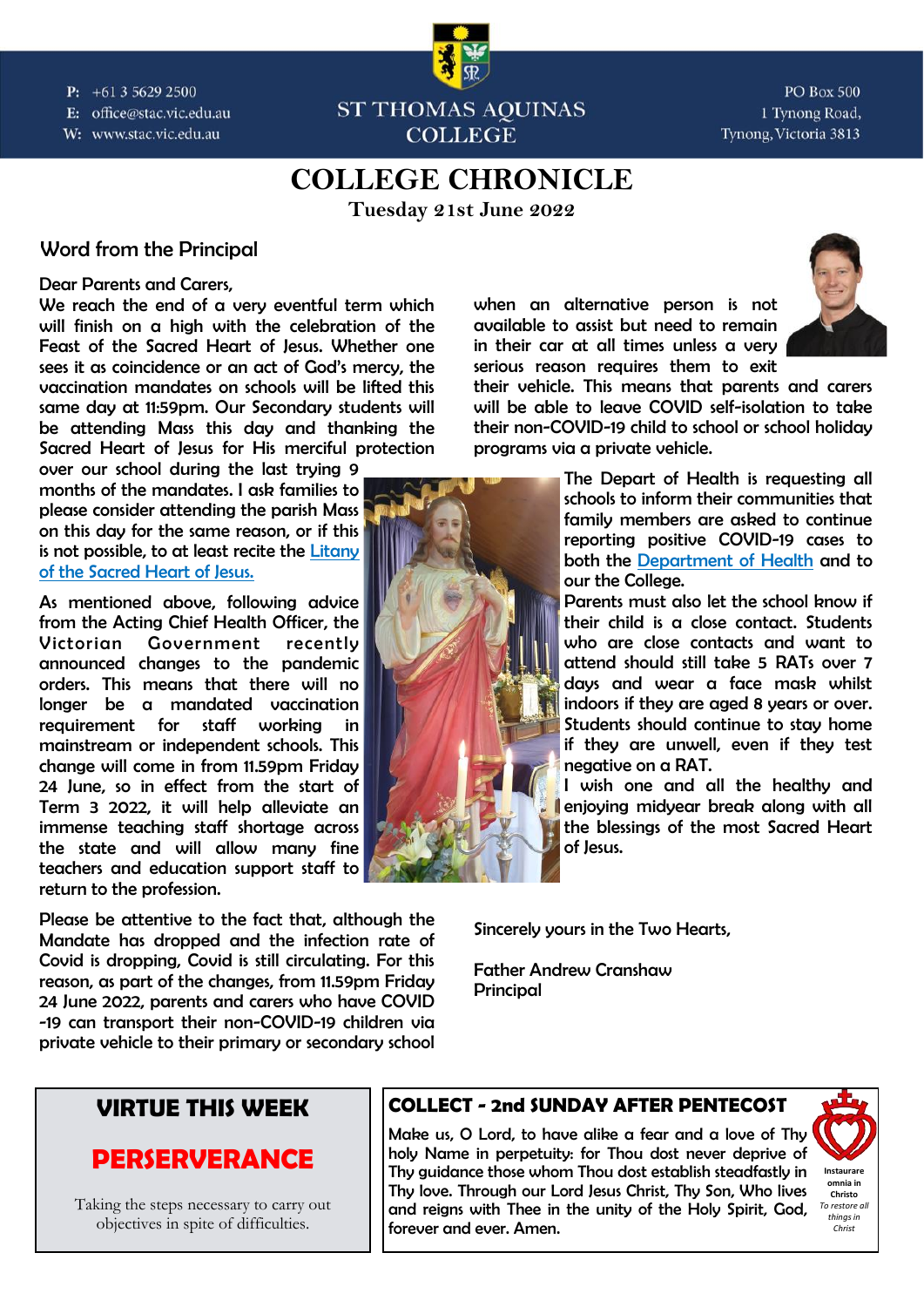### *From the Deputy Principal*

*Dear Students, Parents and Carers,* 

*It is somewhat surreal to know we have reached the half-way point of the academic year. I am so pleased that we* 

*have been able to maintain onsite face-to-face learning for all students despite some of the challenges schools continue to face as a result of the pandemic.* 

*My greatest thanks to our hardworking teachers and staff for ensuring the children and young people in our care continue to receive a great education at St Thomas Aquinas College. To our students, who have committed themselves this term to their academic studies and co-curricular programs, well done on the successful completion of another semester and term. Take the break to think about what you would like to achieve in the second half of the year.* 

*Information and support materials will be available at the commencement of next term to help guide the 2023 Subject Selection Process. Families are encouraged to sit down with their child as they consider their subjects and courses for next year. Please be mindful of requirements for certain courses.* 

*This time can be a terrific opportunity for families to reflect on a busy term and take time to connect with our students, without the business of rushing off to school each day. We also know that this time can present challenges, particularly around screen time. Three tips to ensure a successful holiday:* 

- *Don't ban devices, make a plan*
- *Co-view and co-play to spark conversation*
- *Parental management software can help*
- *Don't sweat the screen time, consider the broader factors (Quality, Content, Function)*
- *Be a positive digital role model*

*Please take the time to sit down with your child over the coming days and complete the Student and Parent Safety Survey. This data plays an important part in shaping the programs delivered and strategies developed at the College* 

*A reminder that the College can be found on Instagram. Please search St Thomas Aquinas College Tynong and follow for an insight into the day to day happenings on the campus.* 

*I would like to take this time to wish everyone a safe, relaxing and enjoyable term break. I look forward to welcoming all students back on site on Tuesday, 19th July for the start of Term 3.* 

*Kind regards,* 

Kieran O'Dywer *(Deputy Principal)* 

### *LAST CHANCE FOR A TAX DEDUCTION!*

*Did you know that all donations to the College Building Fund (\$2 and over) are tax deductible?* 

*If you need to lower your assessable income before June 30, you should consider making a donation to the College Building Fund. We encourage you to share these details with other family members who might like to give to this great cause and gain the benefit of a tax deduction. Get in before it is too late!* 

### *Account: School Building Fund STAC BSB: 083-827 Account No: 84-758-9180*

*Please remember to request your receipt from the College as evidence for your tax return. Thank you.* 

### *YEAR 11-12 BOYS SOCCER*

*On Tuesday 14 June the Year 11-12 boys soccer team travelled to Bellbird Park in Drouin to compete in the School Sports Victoria West Gippsland division football (soccer) competition. Our boys played with excellence as a team in each of their three games. They started with a convincing 6-1 victory over Drouin Secondary College. In their second game they played and passed well, but suffered a narrow defeat (2-3) to Marist Sion. In their third game they held their ground and communicated well on both offense and defense for some lovely goals against the best team of the day, Lowanna College, but in the end were defeated 5-3.* 

*Thank you to Mr Bell for coaching and refereeing, and to the 11-12 boys for their outstanding efforts to make this a great day and a valuable learning experience.* 

## **R.A.T. KITS**

The College has very good stock of Covid test Kits. Families are entitled to one box per child every two weeks.

Parents are reminded to call at the office to collect enough for their children.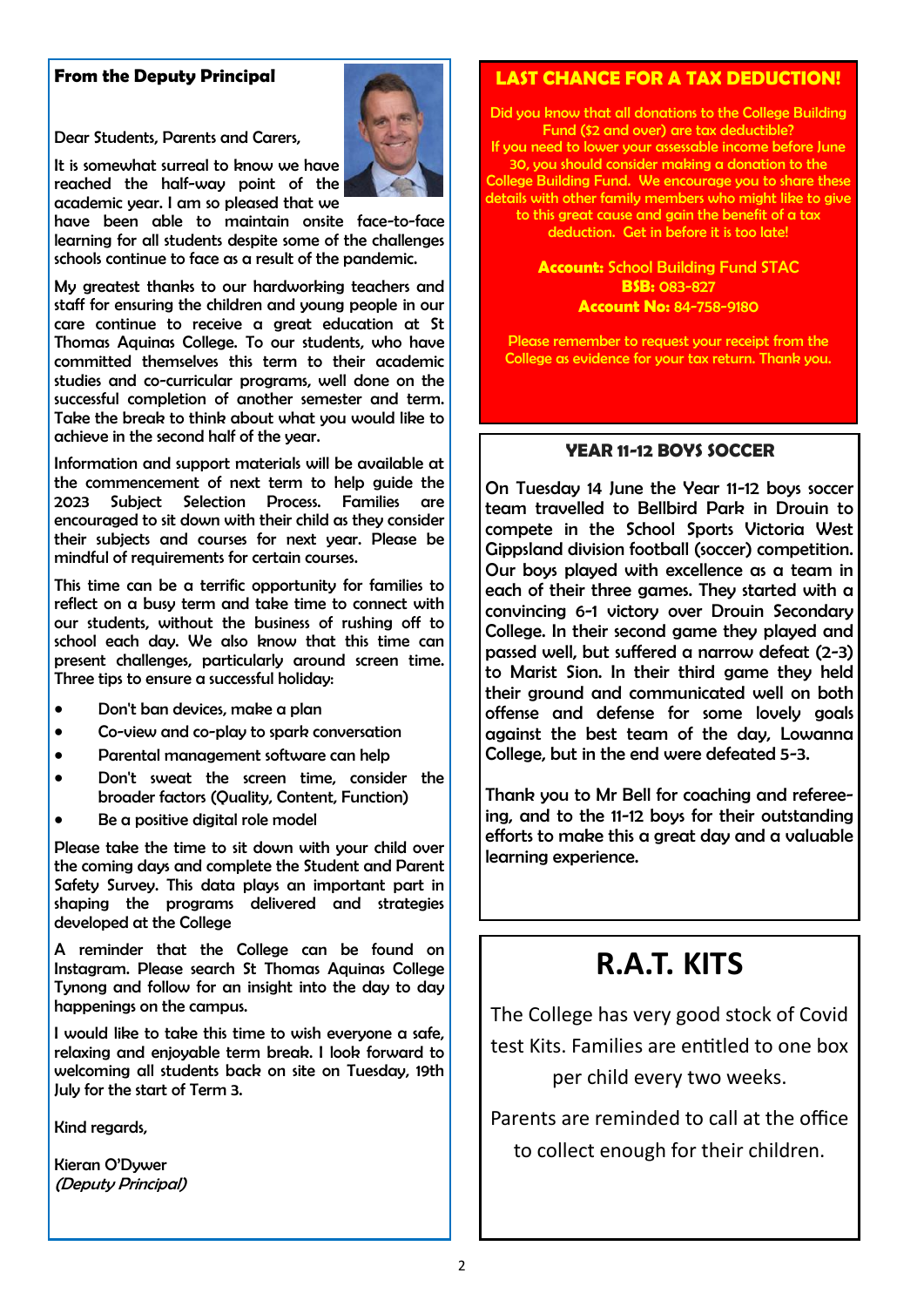## **Virtues, Second Term, 2022 WEEK 7**

## **Secondary Girls Secondary Boys Primary**

| <b>PATIENCE</b>                                                                                                                                                                                                                                                                                                                                                                                                                                                                                         | <b>PATIENCE</b>                                                                                                                                                                                                                                                                                                                                                                                                                                                                                                                                                                        | <b>PATIENCE</b>                                                                                                                                                                                                                                       |
|---------------------------------------------------------------------------------------------------------------------------------------------------------------------------------------------------------------------------------------------------------------------------------------------------------------------------------------------------------------------------------------------------------------------------------------------------------------------------------------------------------|----------------------------------------------------------------------------------------------------------------------------------------------------------------------------------------------------------------------------------------------------------------------------------------------------------------------------------------------------------------------------------------------------------------------------------------------------------------------------------------------------------------------------------------------------------------------------------------|-------------------------------------------------------------------------------------------------------------------------------------------------------------------------------------------------------------------------------------------------------|
| Monique de Castella,<br>Keva Perez-Melei,<br>Zuri Perez-Melei,<br>Judy Abrahim, Emily Houston,<br>Emily Morgan,<br>Lucy Armstrong, Aleisha Higgins,<br>Marina Malty,<br>Lauren Elliott, Faustina Hau Kautai,<br>Madeleine Hovens,<br>Josephine Nivet, Isabelle Higgins,<br>Jessica Phillips,<br>Joanna Verleg, Rebecca Fitzpatrick,<br>Josephine MacDonald,<br>Victoria Stevenage,<br>Christiane Ryan, Lilian de Castella,<br>Anna Hardiman.<br>Anne Ockerse, Alana Houston,<br><b>Stephanie Verleg</b> | Mark Obrador,<br>Santino Tommasi, Gabriel Upston,<br>Andrew Higgins,<br>Tony Nagaraj, Thomas Ward,<br>Joseph Zaccari,<br>Luca Attard, Hugo Ward,<br>Chara Wangkaew,<br>Orlando de Castella, Marcel Upston,<br>William Fahey,<br>Joachim Hayward, Mitchell MacDonald,<br>Anthony Tadros,<br>Deffy Wangkaew, Jake Hanney,<br>William McLean,<br>Aaron Braaksma, Sebastian Fahey,<br>Lachlan Youngman,<br>Theodore Zaccari, John Higgins,<br>Xavier Taveira,<br>Luka Pravidur, Andre Elliott,<br>Julian Hovens,<br>Joseph Morgan, Benjamin Powell,<br>Ethan Ward,<br><b>Simon Taveira</b> | <b>Gemma Pullen</b><br>Samantha Borg<br>Jack Lewis<br><b>Benjamin Salib</b><br><b>Daniel Hanney</b><br><b>Matthew MacDonald</b><br>Louis Mitchell<br><b>Thomas Stevenage</b><br><b>Bobby Alexander</b><br><b>Oliver Verleg</b><br><b>Daniel Nivet</b> |
| <b>Respect</b>                                                                                                                                                                                                                                                                                                                                                                                                                                                                                          | <b>Respect</b>                                                                                                                                                                                                                                                                                                                                                                                                                                                                                                                                                                         | <b>Diligence</b>                                                                                                                                                                                                                                      |
| Monique de Castella<br><b>Marina Malty</b><br><b>Lauren Elliott</b><br>Faustina Hau Kautai<br><b>Madeleine Hovens</b><br><b>Isabelle Higgins</b><br><b>Isabelle Lewis</b><br>Joanna Verleg                                                                                                                                                                                                                                                                                                              | Jacob Smit<br>Orlando de Castella<br>William Fahey<br>Joachim Hayward<br><b>Alexander Stevenage</b><br><b>Anthony Tadros</b><br><b>Laurence Ockerse</b><br><b>Braydan Rayner</b><br>Sebastian Fahey<br><b>Xavier Taveira</b><br>Raphael Hayward<br>Julian Hovens<br>Joseph Morgan<br><b>Ethan Ward</b>                                                                                                                                                                                                                                                                                 | <b>Verity Gallagher</b><br><b>Cedrick Mitchell</b><br><b>Matthew MacDonald</b><br>Sebastian Upston                                                                                                                                                    |
| <b>Perseverance</b>                                                                                                                                                                                                                                                                                                                                                                                                                                                                                     | <b>Perseverance</b>                                                                                                                                                                                                                                                                                                                                                                                                                                                                                                                                                                    | <b>Perseverance</b>                                                                                                                                                                                                                                   |
| Judy Abrahim, Aleisha Higgins,<br>Lauren Elliott, Madeleine Hovens,<br>Isabelle Higgins, Joanna Verleg                                                                                                                                                                                                                                                                                                                                                                                                  |                                                                                                                                                                                                                                                                                                                                                                                                                                                                                                                                                                                        | Verity Gallagher, Sophia MacDonald,<br>Thea Attard, Karas Mikhaeil                                                                                                                                                                                    |
| <b>Responsibility</b>                                                                                                                                                                                                                                                                                                                                                                                                                                                                                   | <b>Responsibility</b>                                                                                                                                                                                                                                                                                                                                                                                                                                                                                                                                                                  | <b>Responsibility</b>                                                                                                                                                                                                                                 |
| Lauren Elliott, Madeleine Hovens                                                                                                                                                                                                                                                                                                                                                                                                                                                                        | Orlando de Castella, William Fahey,<br>Anthony Tadros, Laurence Ockerse,<br>Braydan Rayner, Sebastian Fahey                                                                                                                                                                                                                                                                                                                                                                                                                                                                            |                                                                                                                                                                                                                                                       |
| Leadership                                                                                                                                                                                                                                                                                                                                                                                                                                                                                              | <b>Leadership</b>                                                                                                                                                                                                                                                                                                                                                                                                                                                                                                                                                                      | Leadership                                                                                                                                                                                                                                            |
|                                                                                                                                                                                                                                                                                                                                                                                                                                                                                                         |                                                                                                                                                                                                                                                                                                                                                                                                                                                                                                                                                                                        | Siena Smit, Thomas Stevenage                                                                                                                                                                                                                          |
| <b>Initiative</b>                                                                                                                                                                                                                                                                                                                                                                                                                                                                                       | <b>Initiative</b>                                                                                                                                                                                                                                                                                                                                                                                                                                                                                                                                                                      | <b>Initiative</b>                                                                                                                                                                                                                                     |
|                                                                                                                                                                                                                                                                                                                                                                                                                                                                                                         |                                                                                                                                                                                                                                                                                                                                                                                                                                                                                                                                                                                        |                                                                                                                                                                                                                                                       |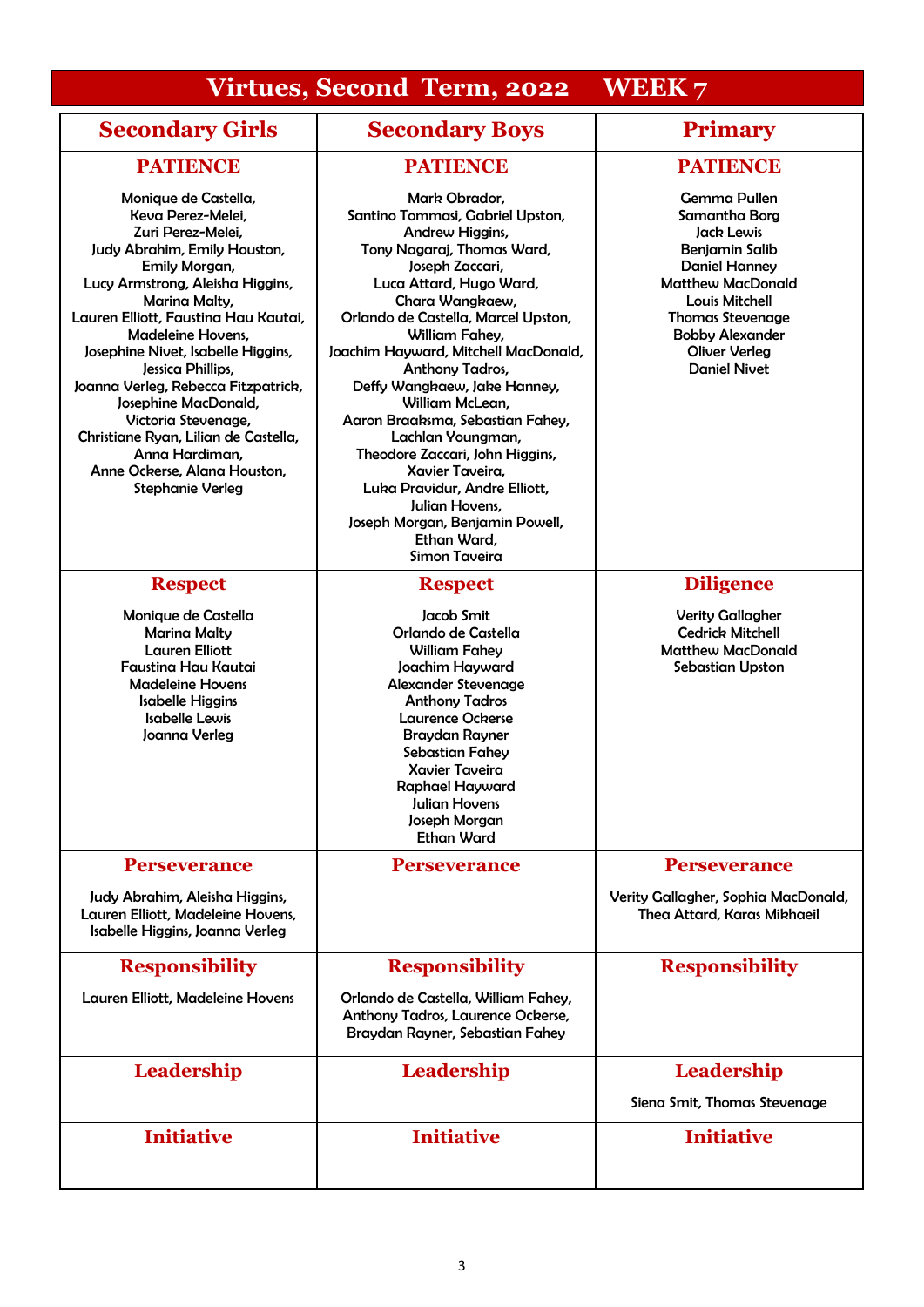# ADIES JOIN US FOR A... **A Talk with Father**

## FEAST OF THE SACRED HEART

24th June at The Haven Father will give a talk at 10am

Open after drop or come after mass

\$5 inc drink and morning tea

There will be helpers and a play-doh session for young children.

## *Secondhand Uniform Shop Operating Hours*

*Monday 8:30am - 9:30am* 

 *Monday 2:45pm - 3:30pm* 

*If you have items to donate or sell please drop at uniform shop during these hours.* 

### *The office no longer accepts items therefore please drop at the shop on a Monday or contact Michelle on 0468 438 404.*

*(Shop located in small building next to chapel)* 

# **THEMED TRIVIA NIGHT**

*DRESS UP AS YOUR FAVOURITE MOVIE / BOOK CHARACTER Prize for the Best Dressed!*

# 24th June

**6:30pm at the SCHOOL MULTIPURPOSE BUILDING**

\$10 PER PERSON (pay on the night at the door)

Table Limit is 8 people

Age Limit: Year 9 upwards *Please BYO snacks and drinks plus gold coins for a Bailey's Toss.*

*This is a Year 12 event*

## *YEAR 12 Footy Tipping LEADERBOARD*

- *85. Raphael Hayward*
- *83. Miss Hogan*
- *82. Majella Smythe, Aaron Braaksma, Alex Stevenage*
- *79. Jake Hanney*
- *78. Will McLean, Patrick Hardiman*
- *77. Jake Smit, Will Stevenage, Joseph Hardiman, Mr Wilkinson*
- *75. Mr van Strijp, Raymond Borgonovo*
- *74. Miss McKenzie,*
- *70. Miss Bell, Julian Hovens, Ollie Pravidur*
- *69. Mitchell MacDonald, Bailey MacDonell, Mr Velnoweth*
- *68. Miss Wood, Zoran Pravidur*
- *67. Gen McLean*
- *66. Annette MacDonald*
- *60. Miss Morris*
- *56. Miss McNamara, Mrs Ross, Miss Murray*